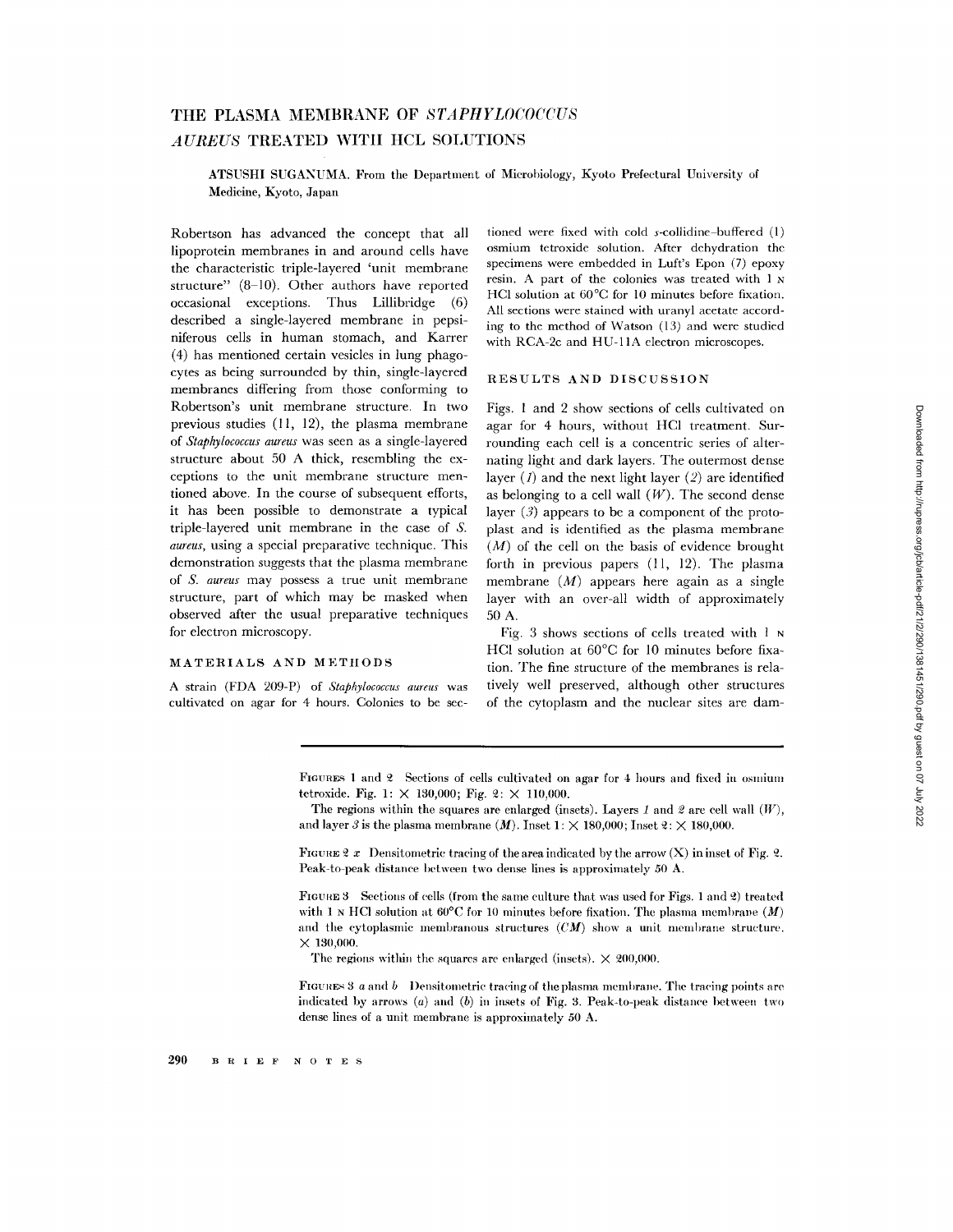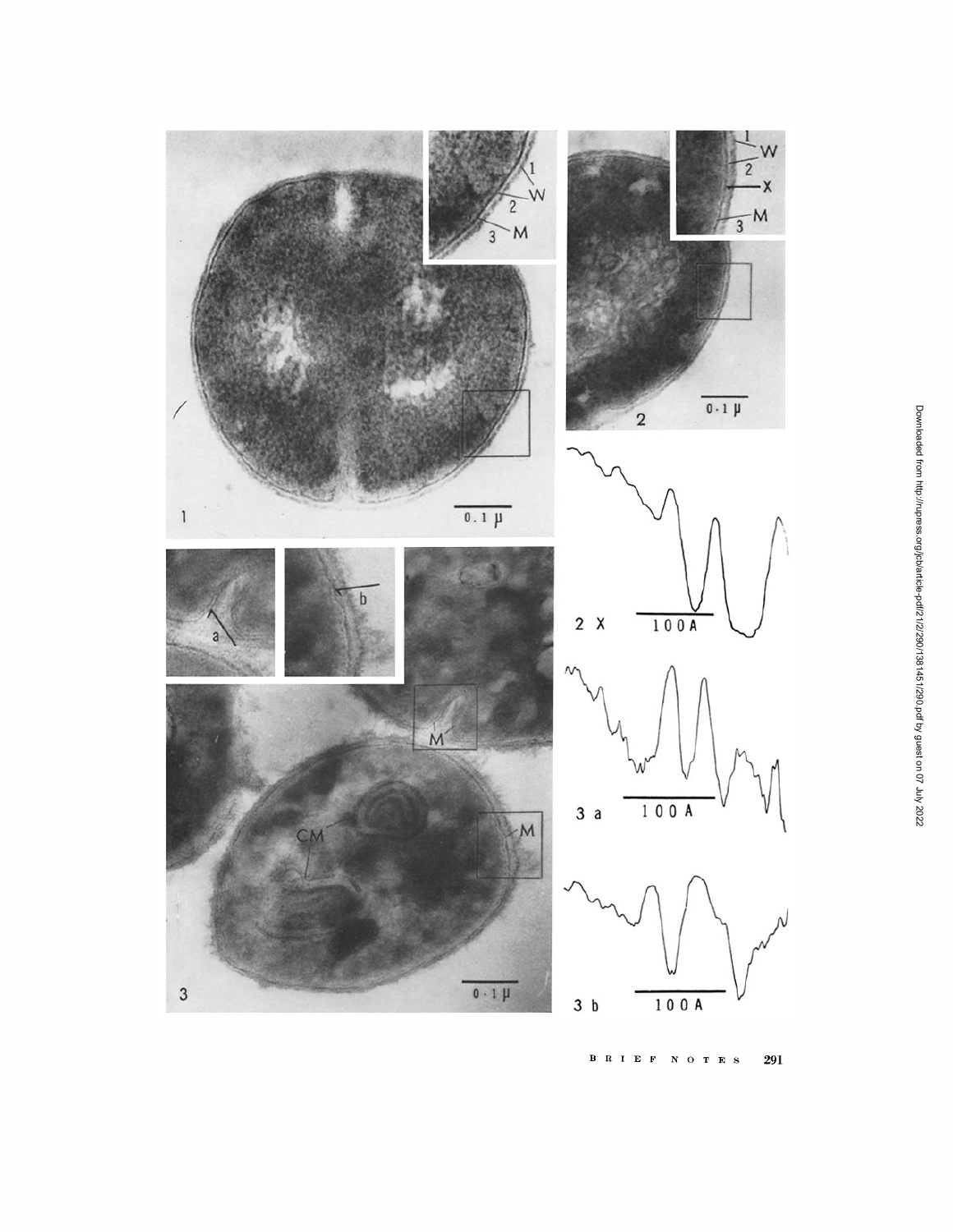aged. The plasma membrane  $(M)$  displays two dark layers separated by an intervening light layer and has an over-all width about 70 A. One can see membranous structures *(CM)* in the cytoplasm. These structures are thought to be composed of infolding of the plasma membrane, invaginated from the cell surface.

Figs. 3 a and 3 b show densitometer tracings of the areas indicated by arrows  $(a)$  and  $(b)$  in Fig. 3 (insets). The tracing across the plasma membrane shows two density peaks separated by approximately 50 A. This can be compared with the tracing across the plasma membrane of the microvilli of frog intestine, showing two density peaks separated by 50 A (11).

Kellenberger and Ryter (5) have reported that the plasma membrane of *Escherichia coli* is always single-layered and approximately 60 to 80 A wide. This is another example, among bacteria, of a plasma membrane which was thought not to be a unit membrane. According to Conti and Getter (2), however, there are some indications that the plasma membrane of *E. coil* is a unit membrane.

Although at the present time one can not be sure why the plasma membrane of the cell treated with  $1 \times$  HCl solution appears as a unit membrane, two reasons can be postulated:  $(a)$  a part of the unit membrane may be masked by some other cell material which is removed by 1 n HC1 treatment, or  $(b)$  because the plasma membrane has much more lipid content, the density is so much increased that the real structure is undetectable with the ordinary methods of preparation.

It is suggested that the first reason might be the more reasonable. Actually, it should be pointed out that in Fig. 2 (inset) there is a light zone inside of layer  $3 \ (M)$  which corresponds to the light zone seen in Fig. 3. The inner boundary of the unit membrane in Fig. 2 would seem to be masked by the dense cytoplasm.

Fig. 2  $x$  shows a densitemeter tracing of the area indicated by the arrow  $(X)$  in Fig. 2 (inset). The tracing shows two density peaks, although one of them is not distinct because of the adjacent dense material of the cytoplasm. The distance between the two density peaks is approximately 50 A.

Therefore, the plasma membrane of *Staphylococcus aureus* may possess a true unit membrane structure, a part of which may be masked. Treatment with HC1 may leach out the cytoplasmic material which masked the inner dense stratum of the unit membrane.

Recently Edwards and Stevens (3) demonstrated the fine structure of *Listeria monocytogenes.*  They stated that the dense line at the edge of the cytoplasm was not always discernible because its density is similar to that of the ground cytoplasm.

It may be possible to clarify the structure of the plasma membrane either by ultrathin sectioning of free protoplasts or by the study of isolated plasma membranes. The latter are, however, very difficult to isolate and to purify.

Additional studies should be made in order to clarify further the fine structure of the plasma membrane of *Staphylococcus aureus.* 

The author takes great pleasure in acknowledging the generous support and the helpful advice of Professor H. Stanley Bennett of the University of Chicago in the course of this investigation and during the preparation of the manuscript. He wishes also to acknowledge the generous counsel of Professor S. Suzuki of the Department of Microbiology, Kyoto Prefectural University of Medicine, Japan.

This investigation was aided in part by a Grant for Scientific Research from the Department of Education of Japan.

*Received for publication, August 15, 1963.* 

## BIBLIOGRAPIIY

- l. BENNETT, H. S., and LUFT, J. H., s-Collidine as a basis for buffering fixatives, *J. Biophysic. and Biochem. Cylol.,* 1959, 6, 113.
- 2. CONTI, S. F., and GETTER, M. E., Electron microscopy of Cellular Division in *Escherichia coli, .1. Bact.,* 1962, 83, 544.
- 3. EDWARDS, M. R., and STEVENS, k. W., Fine Structure of *Listeria monocytogenes. J. Bact.,*  1963, 86,414.
- 4. KARRER, H. E., Electron microscopic study of the phagocytosis process in lung, *J. Biophysic. and Biochem. Cytol.,* 1960, 7,357.
- 5. KELLENBERGER, E., and RYTER, A., Cell wall and cytoplasmic membrane of *Escherichia colt, J. Biophysic. and Biochem. Cygol.,* 1958, 4, 323.
- 6. LILLIBRIDGE, C. B., Membranes of human pepsinogen granule, J. *Biophysic. and Biochem. Cytol.,* 1961, 10, 145.
- 7. LUFT, J. H., Improvements in epoxy resin embedding techniques, *J. Biophysic. and Biochem. Cytol.,* 1961, 9,409.
- 8. Moony, M. F., and ROBERTSON, J. D., The fine structure of some retinal photoreceptors, Y. *Biophysic. and Biochem. Cytol.,* 1960, 7, 87.

**292 B it i E f N O T E S**